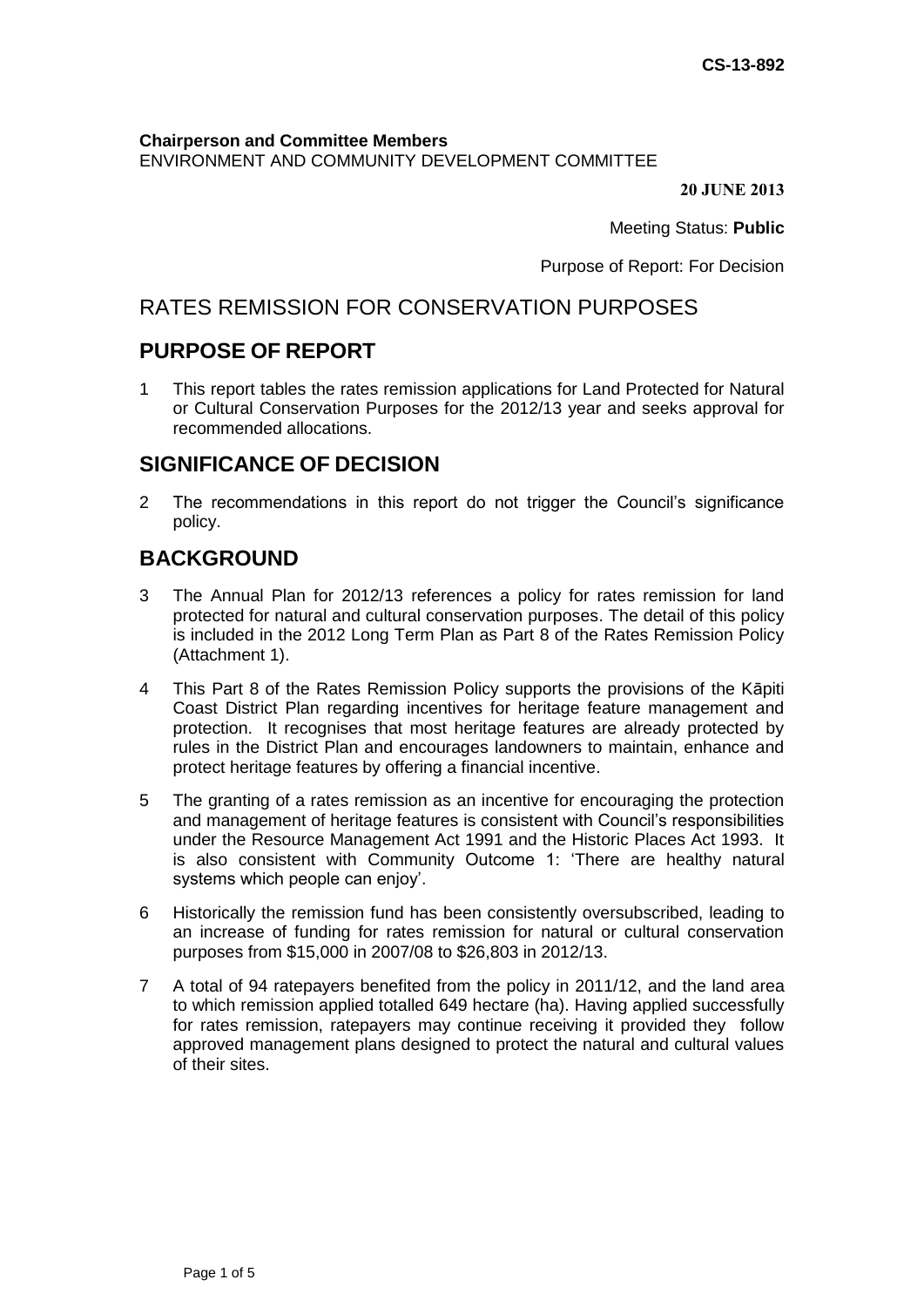# **CONSIDERATIONS**

#### **Issues**

#### **2012/13 Applications**

- 8 The Rates Remission for Conservation Purposes programme was advertised in local media in March 2013. Two new applications were received, and are recommended for approval. These have been added (marked with an asterisk) to the list of recommendations included as Attachment 2.
- 9 The first application recommended for approval is for 5.1ha of regenerating native bush at 95 Panorama Drive, Paraparaumu. The area is part of Ecological Site K095, a 73ha tract of regenerating bush on the north-eastern slopes of the Paraparaumu coastal escarpment. This ecological site includes part of Council's Kaitawa Reserve, and is ranked as regionally significant in the District Plan Heritage Register.
- 10 The applicants are dedicated conservationists who are managing their land to restore its biodiversity values. They have built a fence to exclude pest animals, and are controlling weeds to encourage regeneration. They have planted hundreds of eco-sourced native plants, and have successfully introduced a rare native mistletoe, *Lleostylus micranthus.* Their property is becoming a haven for native fauna, and a seed source to boost regeneration of depleted or absent species in the surrounding ecological site. As the area is protected and is being managed for conservation purposes, the application meets the Rates Remission for Conservation Purposes criteria.
- 11 The second application is for .05ha of mature bush at 79 Belvedere Avenue, Waikanae. Though small, this area is contiguous with Ecological Site K133, a regionally significant remnant of swamp forest that includes Jack's Bush and Nga Manu Nature Reserve. The landowners are controlling pest plant species that persistently spread into the ecological site from the edges, and have planted appropriate native species to buffer the mature forest. The small amount of rates remission the landowner would receive if their application were successful would be an appropriate incentive for continuing this good work.

#### **Principles of Rate Remission for Land Protected for Natural or Cultural Conservation Purposes**

- 12 The following sections discuss the principles of rates remission, a range of funding scenarios (presented in a table format), and a recommendation made on the levels of rates remission for 2012/13.
- 13 The main principle behind this particular rates remission programme is to recognise the conservation efforts of ratepayers and the positive contribution their actions make to the district's cultural and biodiversity values.
- 14 The owners of these properties are often motivated solely by the desire to protect and manage their environment, and their actions are voluntary. Many are keen conservationists while others may fence off a bush remnant as the pasture gain is negligible or to better manage stock movement. Whatever their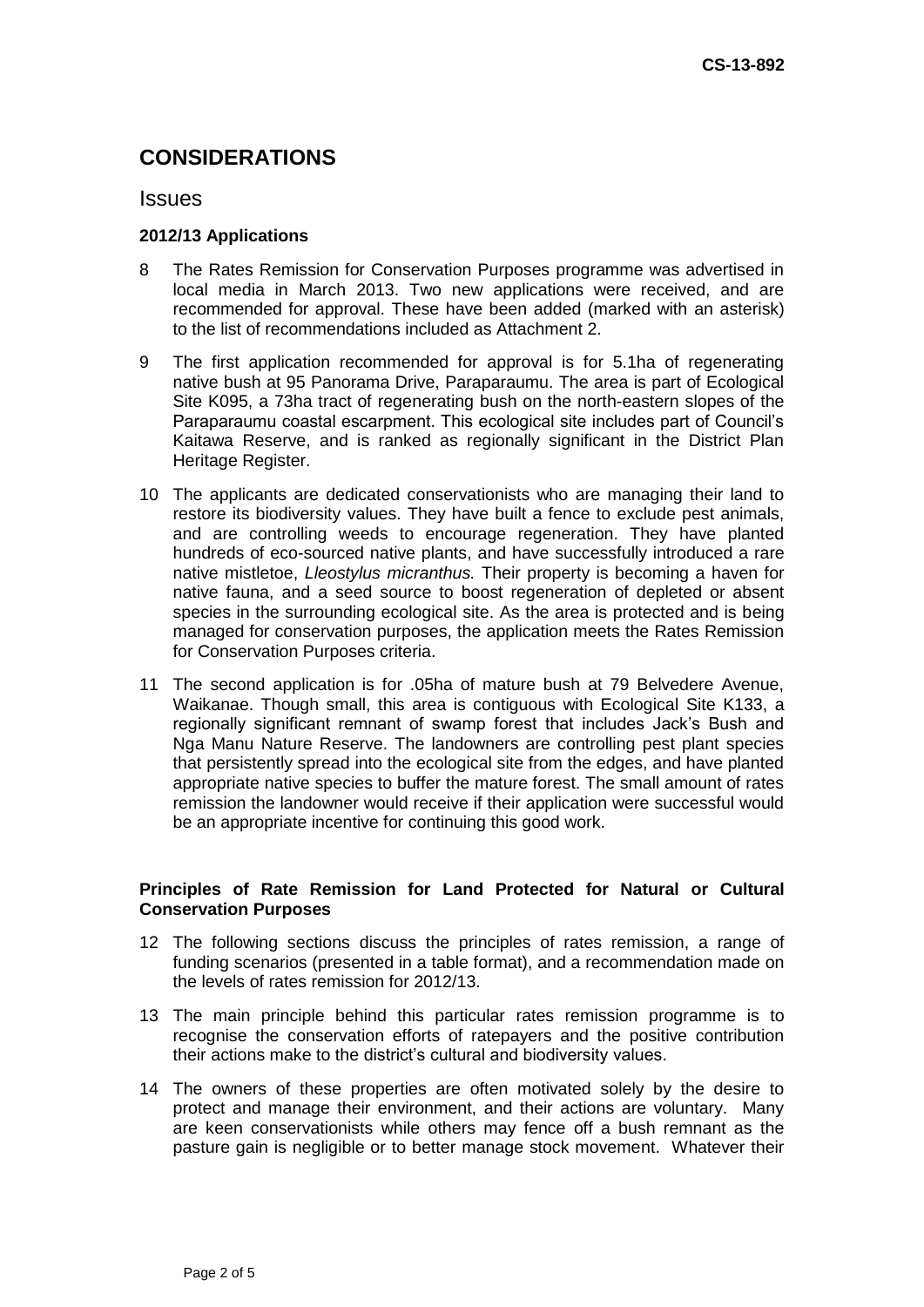motivation, addressing significant pressures such as stock grazing or noxious pests has a positive impact on the Kāpiti Coast environment.

- 15 Landowners could use the rates rebate for the upkeep of stock-proof fencing or pest animal and weed control. However in most instances the amount of remission is far less than the true cost of these activities.
- 16 Rates remission is an added incentive for landowners to respect the conservation values in the situation where that property has a legal protection mechanism in place. The provision of rates remission also provides a good basis for an ongoing partnership between Council and the land owner.

#### **Calculation of Rates Remission**

- 17 Rates remission amounts are calculated according to the size of the heritage feature as shown in Table 1. This method is coarsely related to the level of contribution towards the environment as larger areas of forest or wetland are generally more significant. This does not take into account, however, the presence of rare and endangered species or the amount of time and effort put into management.
- 18 This method allows an adjustment to the level of remission using minimum, medium and maximum remission bands as shown in Table 1. The selected band applies to all recipients. This year's (2012/13) budget allowed for a 2.4% increase in remission levels to compensate for inflation, and this increase has been applied to all remission bands.

| Table 1: 2012/13 Level of Remission vs Feature Size |                                                    |                                            |                                                    |
|-----------------------------------------------------|----------------------------------------------------|--------------------------------------------|----------------------------------------------------|
| Size of total<br>protected<br>area/feature (ha)     | <b>Minimum</b><br>rates remission<br>possible (\$) | Medium<br>rates remission<br>possible (\$) | <b>Maximum</b><br>rates remission<br>possible (\$) |
| Up to 1.0 ha                                        | \$62                                               | \$93                                       | \$125                                              |
| $1.001 - 5.0$ ha                                    | \$122                                              | \$186                                      | \$250                                              |
| $5.001 - 10.0$ ha                                   | \$183                                              | \$279                                      | \$375                                              |
| $10.001 - 20.0$ ha                                  | \$244                                              | \$374                                      | \$499                                              |
| $20.001 - 30.0$ ha                                  | \$305                                              | \$466                                      | \$624                                              |
| $30.001 - 40.0$ ha                                  | \$367                                              | \$560                                      | \$749                                              |
| $40.001 - 50.0$ ha                                  | \$427                                              | \$653                                      | \$873                                              |
| $50.001 - 70.0$ ha                                  | \$488                                              | \$746                                      | \$997                                              |
| 70.001 - 100.0 ha                                   | \$549                                              | \$840                                      | \$1,079                                            |
| More than 100 ha                                    | \$610                                              | \$934                                      | \$1,248                                            |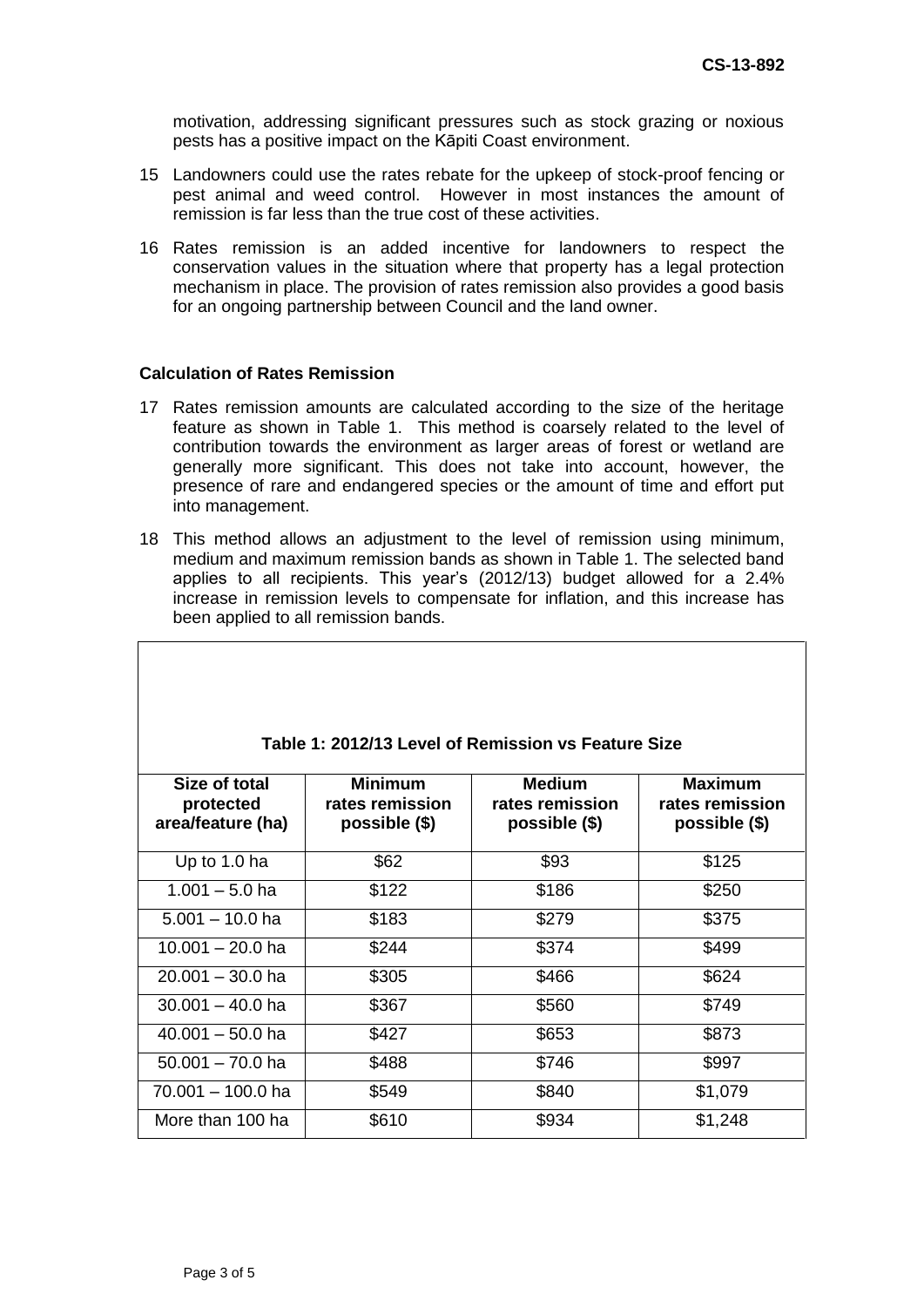#### **FINANCIAL CONSIDERATIONS**

- 19 Applying the maximum band results in modest levels of remission, e.g. \$250 for areas between 1.001ha and 5ha, and most areas are smaller than 5ha. Council approved the application of the maximum band of rates remission for the 2011/12 year.
- 20 The amount of rates remission allocated in 2012/13 if the maximum band were applied would be \$27,312, exceeding this year's budget of \$26,803 by \$509. As the difference can be accommodated from within the wider Leisure and Open Space budget, it is recommended that the maximum band of remission is applied.

The payments are credited directly to the rates account for each property.

## Legal Considerations

21 There are no legal considerations.

## **Delegation**

The Environment and Community Development Committee has authority to decide this matter under the following section of the Governance Structure and Delegations document approved by Council on 18 April, 2013:

" 7.9 Authority to consider and approve applications for Rates Remission for Conservation Purposes"

### **Consultation**

22 There are no consultation considerations.

## Policy Implications

23 There are no policy implications.

#### Publicity Considerations

24 A media release will be prepared to publicise the Council's decision.

## **RECOMMENDATIONS**

25 That the Committee approves the maximum band of rates remission to the properties set out in Attachment 2 to report CS-12-554 in accordance with Council's Policy for Rates Remission for Land Protected for Natural or Cultural Conservation Purposes.